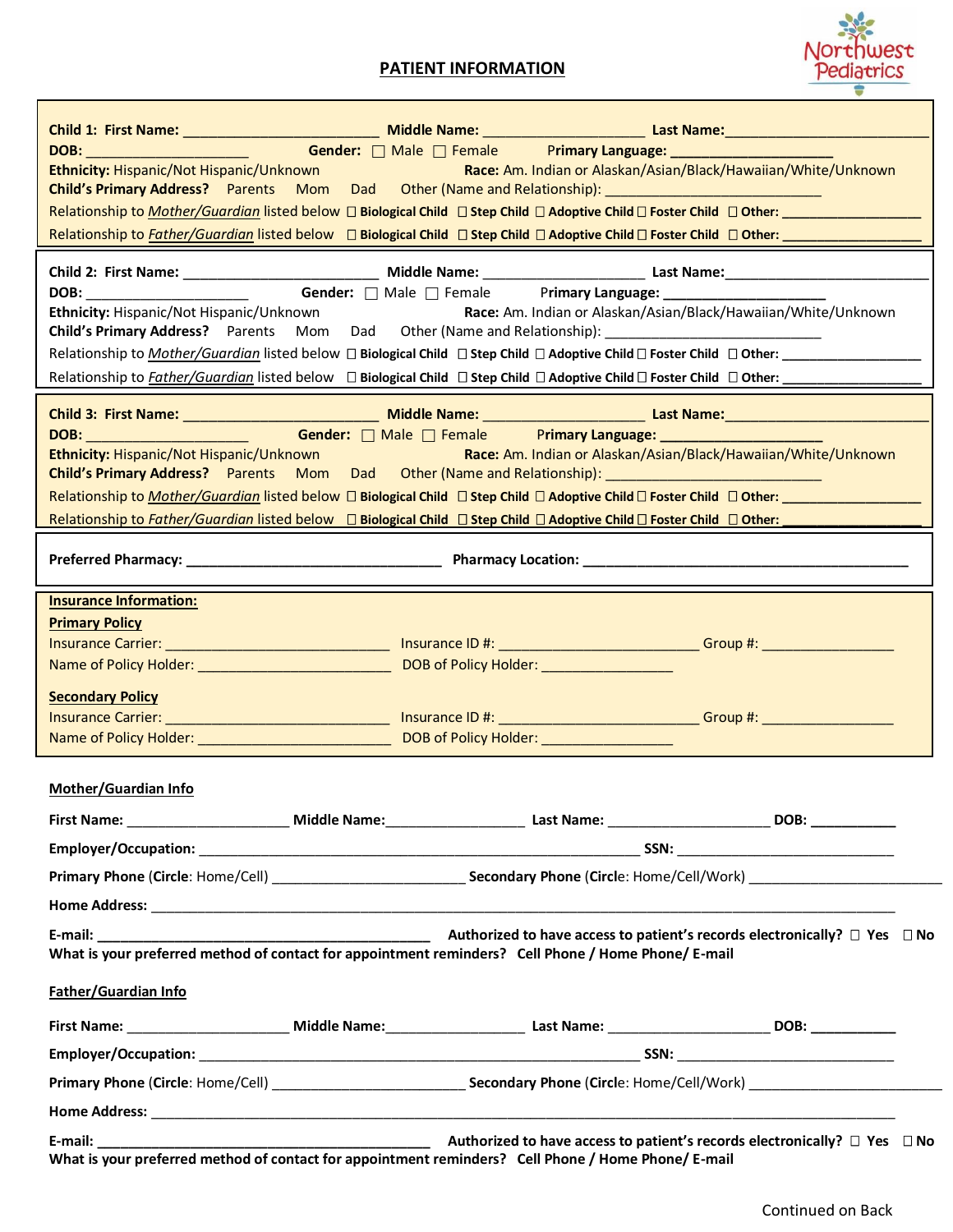**Responsible Party Information:** The responsible party is the person that will be receiving the billing statements. This person is also financially responsible for the patient's medical bills. Copays and balance payments are expected at time of service, regardless of custodial agreements.

|                                                     |                                                                                                                                                                                          |      |                                                       | DOB:                                                                                                                                                                                                                                                                                                                                                                                                             |
|-----------------------------------------------------|------------------------------------------------------------------------------------------------------------------------------------------------------------------------------------------|------|-------------------------------------------------------|------------------------------------------------------------------------------------------------------------------------------------------------------------------------------------------------------------------------------------------------------------------------------------------------------------------------------------------------------------------------------------------------------------------|
|                                                     |                                                                                                                                                                                          |      |                                                       |                                                                                                                                                                                                                                                                                                                                                                                                                  |
|                                                     | Street                                                                                                                                                                                   | City | State                                                 | Zip Code                                                                                                                                                                                                                                                                                                                                                                                                         |
|                                                     |                                                                                                                                                                                          |      |                                                       |                                                                                                                                                                                                                                                                                                                                                                                                                  |
| your child and authorize to oversee patient care.   |                                                                                                                                                                                          |      |                                                       | Alternate Contact Information: Periodically there may be times when you are unable to bring your child to the office for an appointment and need<br>to rely on a family member or friend. Indicated below are the names of any person(s) to whom you allow disclosure of health information related to                                                                                                           |
|                                                     |                                                                                                                                                                                          |      |                                                       |                                                                                                                                                                                                                                                                                                                                                                                                                  |
|                                                     |                                                                                                                                                                                          |      |                                                       |                                                                                                                                                                                                                                                                                                                                                                                                                  |
| Notify In Case Of Emergency (Not A Parent/Guardian) |                                                                                                                                                                                          |      |                                                       |                                                                                                                                                                                                                                                                                                                                                                                                                  |
|                                                     |                                                                                                                                                                                          |      |                                                       |                                                                                                                                                                                                                                                                                                                                                                                                                  |
|                                                     |                                                                                                                                                                                          |      |                                                       |                                                                                                                                                                                                                                                                                                                                                                                                                  |
|                                                     | from obtaining information about the child's medical treatment? $\Box$ Yes $\Box$ No<br>If yes, please explain and provide a copy of any legal paperwork that supports this restriction. |      |                                                       | Are there any legal restrictions that would restrict the non-custodial parent from consenting to medical treatment for the child or                                                                                                                                                                                                                                                                              |
|                                                     |                                                                                                                                                                                          |      | Authorization of Treatment and Assignment of Benefits |                                                                                                                                                                                                                                                                                                                                                                                                                  |
| Policies.                                           |                                                                                                                                                                                          |      |                                                       | I authorize Northwest Pediatrics Inc., to treat my child. I have been presented with a copy of the Notice of Privacy Practice detailing<br>how my child's health information may be used and disclosed as permitted under the federal and state law and outlining my rights<br>regarding my child's health information. I also acknowledge that I have been presented with a copy of Northwest Pediatrics Office |
|                                                     |                                                                                                                                                                                          |      |                                                       |                                                                                                                                                                                                                                                                                                                                                                                                                  |
|                                                     |                                                                                                                                                                                          |      |                                                       |                                                                                                                                                                                                                                                                                                                                                                                                                  |
| <b>Person Completing Form</b>                       |                                                                                                                                                                                          |      |                                                       |                                                                                                                                                                                                                                                                                                                                                                                                                  |
|                                                     |                                                                                                                                                                                          |      |                                                       | Date: __________________                                                                                                                                                                                                                                                                                                                                                                                         |
|                                                     |                                                                                                                                                                                          |      |                                                       |                                                                                                                                                                                                                                                                                                                                                                                                                  |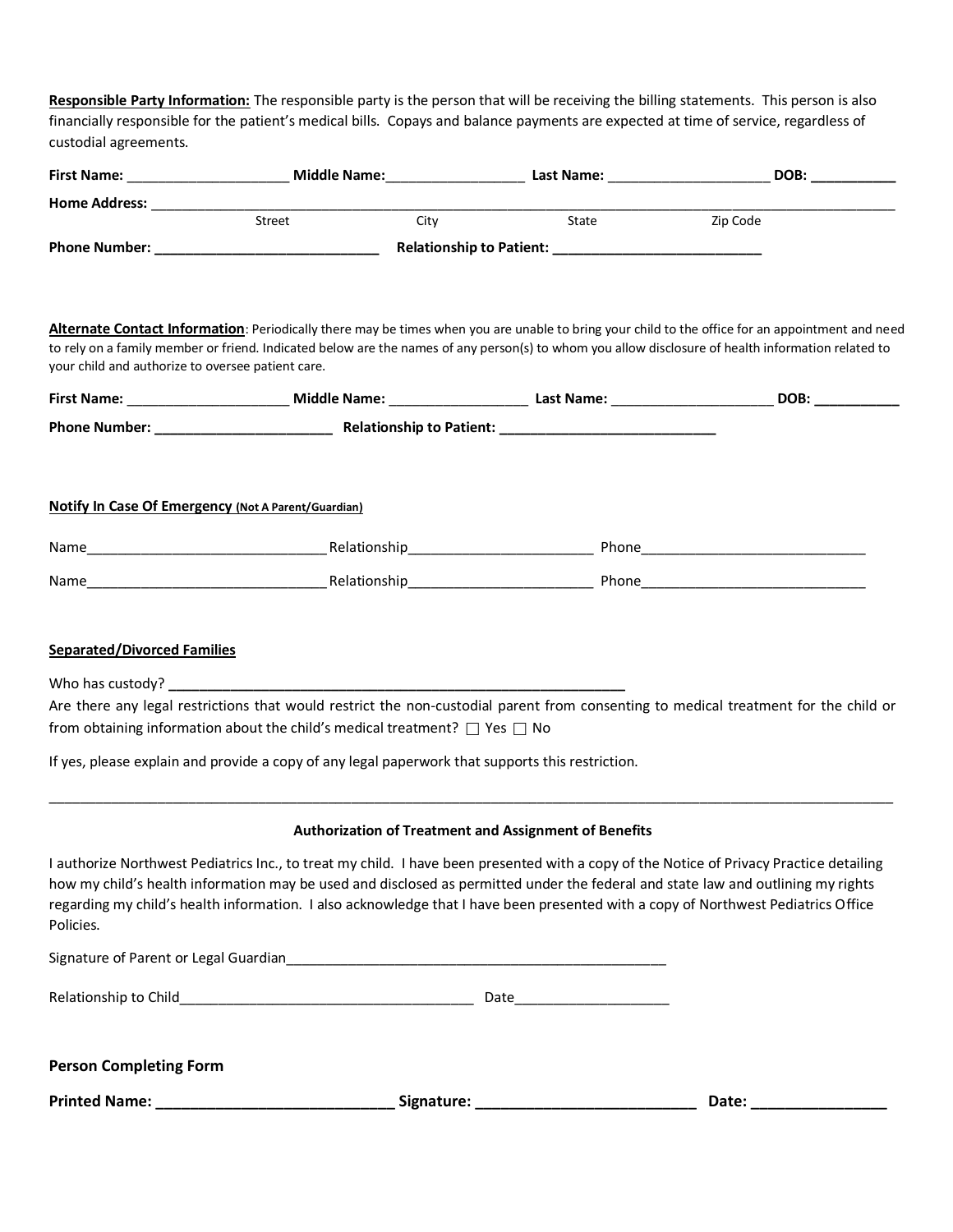## **Family History**

*You may use one form for all children that share the same biological family members listed below. For additional forms, please see the front desk.*

## *Please check:*

c *This family history applies to all children listed on reverse side*

*or*

c *This family history applies to the following children: \_\_\_\_\_\_\_\_\_\_\_\_\_\_\_\_\_\_\_\_\_\_\_\_\_\_\_\_\_\_\_\_\_\_\_\_\_\_\_\_\_\_\_\_\_\_\_\_\_\_\_\_\_*

| Please circle alive or<br>deceased for each family<br>member and check all |                   | Asthma | Heart<br>attack<br>before age Disease<br>50 | Heart | High<br><b>Blood</b><br>Pressure | High<br>Cholesterol | <b>Diabetes</b> | Kidney | Seizure<br>Disease Disorder | Thyroid<br><b>Disease</b> | Liver<br><b>Disease</b> | ADD/ ADHD | Cancer | <b>Mental Illness</b> | <b>Substance Use</b> |
|----------------------------------------------------------------------------|-------------------|--------|---------------------------------------------|-------|----------------------------------|---------------------|-----------------|--------|-----------------------------|---------------------------|-------------------------|-----------|--------|-----------------------|----------------------|
| Father                                                                     | alive<br>deceased |        |                                             |       |                                  |                     |                 |        |                             |                           |                         |           | Type   | $Type_$               | Type_                |
| Mother                                                                     | alive<br>deceased |        |                                             |       |                                  |                     |                 |        |                             |                           |                         |           | Type_  | $Type_$               | Type_                |
| Father's Father                                                            | alive<br>deceased |        |                                             |       |                                  |                     |                 |        |                             |                           |                         |           | Type   | $Type_$               | Type                 |
| Father's Mother                                                            | alive<br>deceased |        |                                             |       |                                  |                     |                 |        |                             |                           |                         |           | Type_  | $Type_$               | Type                 |
| Mother's Father                                                            | alive<br>deceased |        |                                             |       |                                  |                     |                 |        |                             |                           |                         |           | Type   | Type_                 | Type                 |
| Mother's Mother                                                            | alive<br>deceased |        |                                             |       |                                  |                     |                 |        |                             |                           |                         |           | Type_  | Type $_{-}$           | Type                 |
| Father's Brother(s)                                                        | alive<br>deceased |        |                                             |       |                                  |                     |                 |        |                             |                           |                         |           | Type_  | Type $_{-}$           | Type                 |
| Father's Sister(s)                                                         | alive<br>deceased |        |                                             |       |                                  |                     |                 |        |                             |                           |                         |           | Type_  | Type_                 | Type_                |
| Mother's Brother(s)                                                        | alive<br>deceased |        |                                             |       |                                  |                     |                 |        |                             |                           |                         |           | Type_  | Type_                 | Type_                |
| Mother's Sister(s)                                                         | alive<br>deceased |        |                                             |       |                                  |                     |                 |        |                             |                           |                         |           | Type_  | Type_                 | Type                 |

Other: \_\_\_\_\_\_\_\_\_\_\_\_\_\_\_\_\_\_\_\_\_\_\_\_\_\_\_\_\_\_\_\_\_\_\_\_\_\_\_\_\_\_\_\_\_\_\_\_\_\_\_\_\_\_\_\_\_\_\_\_\_\_\_\_\_\_\_\_\_\_\_\_\_\_\_\_\_\_\_\_\_\_\_\_\_\_\_\_\_\_\_\_\_\_\_\_\_\_\_\_\_\_\_\_\_\_\_\_\_\_\_

North